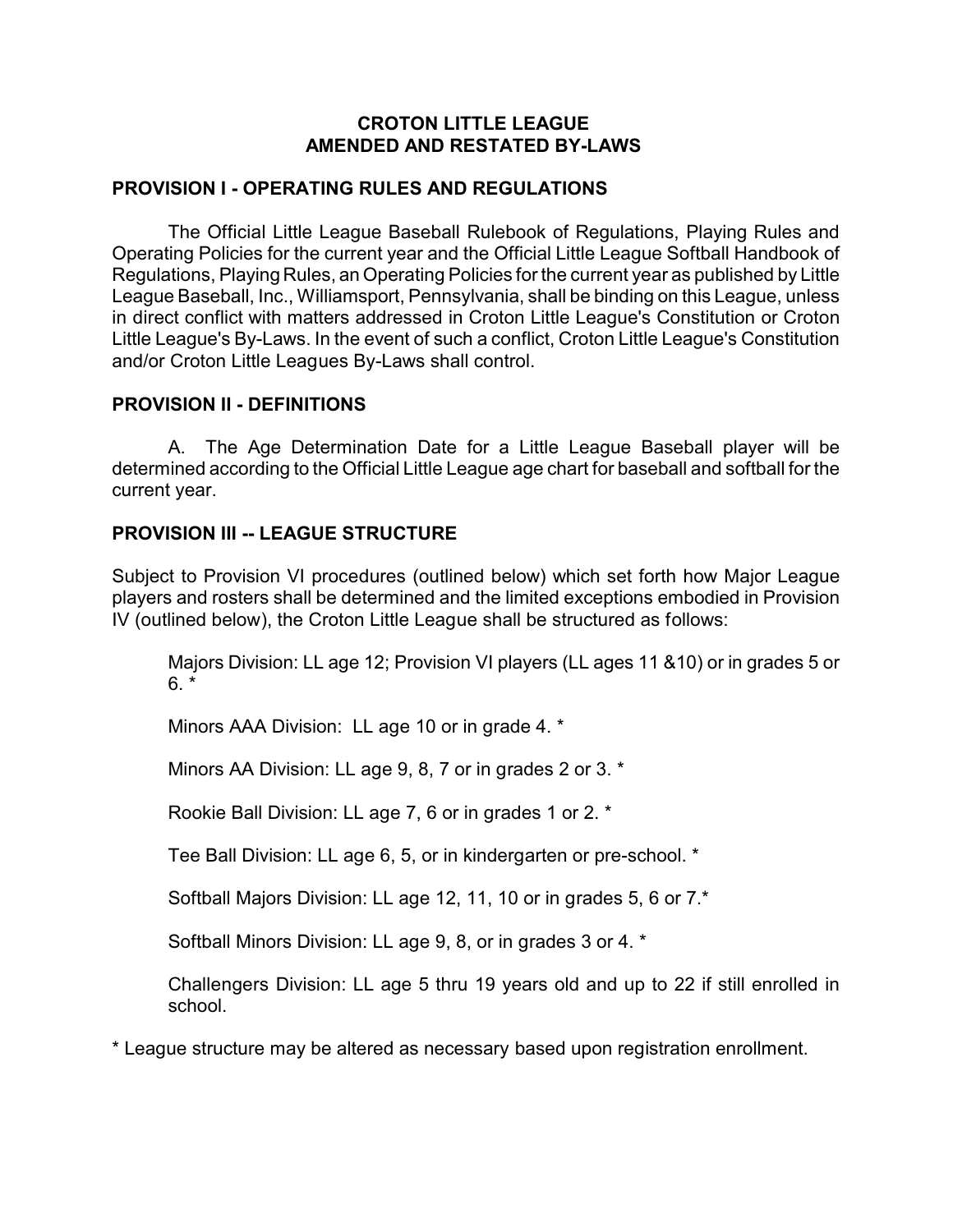### **PROVISION IV -- ALLOCATION OF PLAYERS**

GENERAL RULE: ALL players are to be placed in Divisions in accordance with their Little League age as determined by the Official Little League Age Chart for the current year.

### **EXCEPTIONS:**

(1) Players may seek permission to play "down;" that is play in a Division one level lower than would ordinarily be dictated by their LL age, in an effort to play with players in their grade or with players of a comparable skill level. In the event a player is granted permission to play "down" one Division, that player will be eligible for post-season tournament play, but only with their LL age-appropriate team. Permission to play "down" shall be requested at registration. The Player Agent shall decide whether to grant the request and his/her decision shall be final.

(2) Players Little League age 12 (as determined by the Official Little League Age Chart for the current year) may participate in the Minors Division under certain circumstances.

# **PROVISION V - MANAGERS AND COACHES**

A. Managers for teams at all levels shall be selected by the VP of each respective division of play, nominated to the Board of Directors and President and thereafter approved by the Board of Directors. Coaches shall be appointed by the respective team managers and/or Division VP, and thereafter approved by the Board of Directors. All votes and discussions surrounding nominations (including - coach qualifications, past performance, adherence to league policies and rules, and sportsmanship) and subsequent approval and/or non-approval of any manager or coach for any reason will be kept strictly confidential by CLL Board of Directors.

If removal for cause of any manager or coach is contemplated, the matter shall be discussed with all interested parties, as determined by the President, or in his or her absence, the Vice President, and the Board of Directors. Thereafter, removal can only be accomplished by majority vote of the Board of Directors.

B. Any and all Board Members, Officers, including the President, and Committee Members may manage, coach, or umpire in any Division of play. The only exception to this rule is that the Vice President of the Majors Division may not be a manager in that division except only upon extraordinary circumstances and by approval of Board of Directors. Umpires may not umpire games in divisions in which they act as CLL agent in any other capacity other than umpire so as to avoid potential conflicts of interest.

C. To be considered for the position of manager or coach, an individual must be a Member in good standing of Croton Little League and must submit his or her name to the Division VP.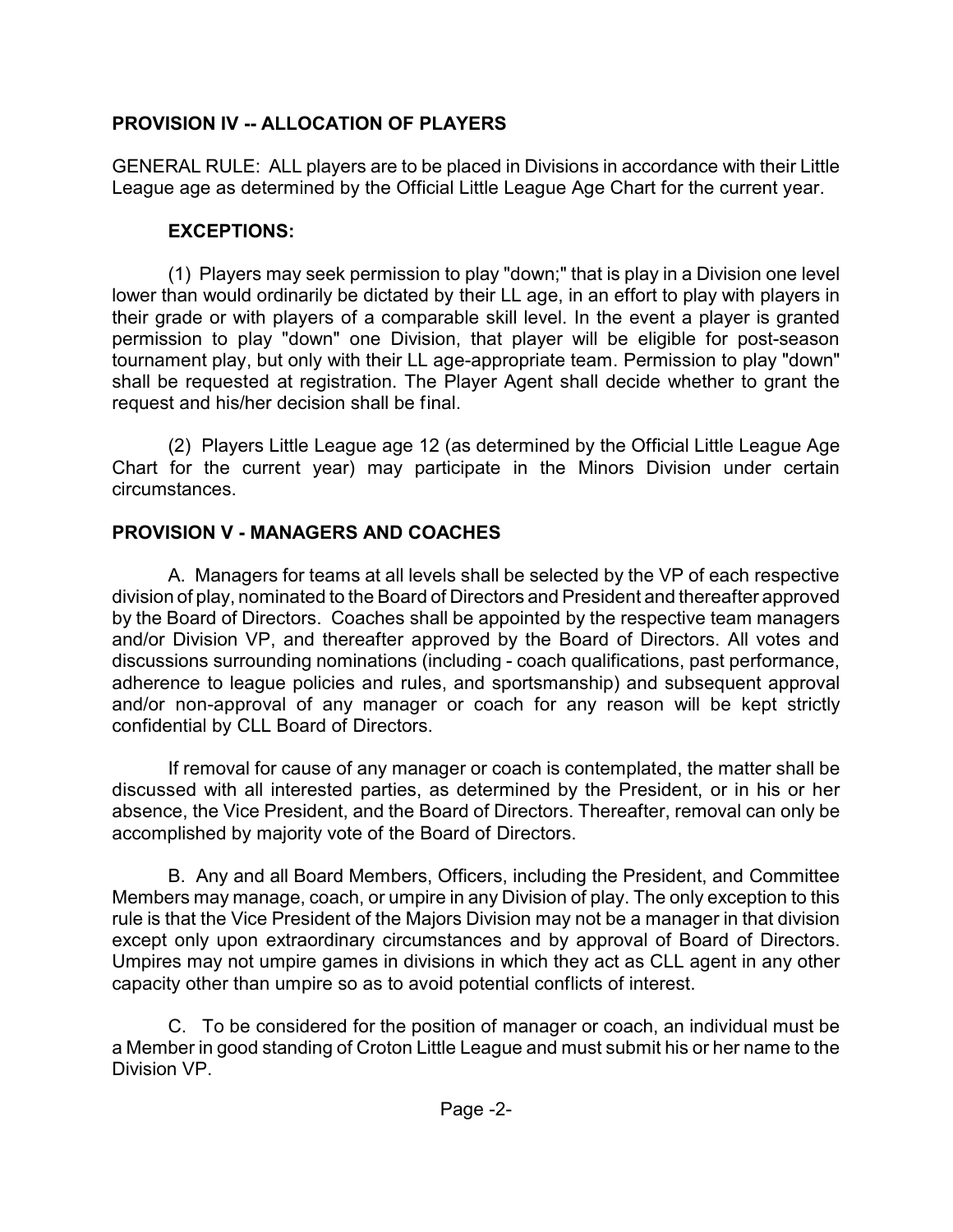D. All managers and coaches must attend the CLL Safety Course and Coaches Clinic or a comparable course which provides safety instruction and certification. Proof of attendance at a comparable course not offered or administered by Croton Little League must be presented to the Division VP and Board of Directors.

E. By submitting their names to be considered as managers and/or coaches, all managers and coaches agree to adhere to a course of conduct and comply with all Croton Little League rules, regulations, and policies. This agreement will further provide that violations of the agreement will subject the manager and/or coach to discipline, including but not limited to, removal from his/her position as manager or coach.

F. If a manager of a team resigns, or is declared ineligible, or is otherwise deemed unable to manage, his or her manager's position shall be considered open, and a new manager will be selected by the Vice President of the Division and thereafter approved by the Board of Directors. In the event this occurs, the new selection may immediately assume his or her duties as manager while awaiting approval by the Board of Directors.

G. All managers, coaches, members of the Board of Directors, and any adult volunteer who is in regular contact with any players and/or teams in Croton Little League in any official capacity as agent of Croton Little League, must undergo a criminal background check, and be checked against the national database of registered sex offenders, in compliance with Little League International's rules and guidelines regarding the background check process. Any volunteer who fails to adhere to this policy and/or fails to provide full and/or accurate information so that a complete criminal background check may be obtained in compliance with Little League International policy, will have their name removed from consideration as a candidate and will not be permitted to serve in the function nominated for and or requested.

## **PROVISION VI - SELECTION OF MAJOR LEAGUE PLAYERS**

A. General. Majors Division Rosters shall be made up solely of players selected from the "Pool of Major League Players." The "Pool of Major League Players" will consist of a finite number of players selected by the Major League Managers in accordance with the procedure outlined below. All players placed in the "Pool of Major League Players" ("Pool") will be placed on a Major League roster.

B. Eligible Candidates. Players falling into one of the following three categories are eligible to be considered for Majors Division play ("Eligible Players").

| Category One:   | (LL 12s) | Little League age 12 |
|-----------------|----------|----------------------|
| Category Two:   | (LL 11s) | Little League age 11 |
| Category Three: | (LL 10s) | Little League age 10 |

C. Qualifying for Consideration. All Eligible Players in Categories Two and Three, outlined in Provision VI (B) qualify for consideration for the Pool by registering to play in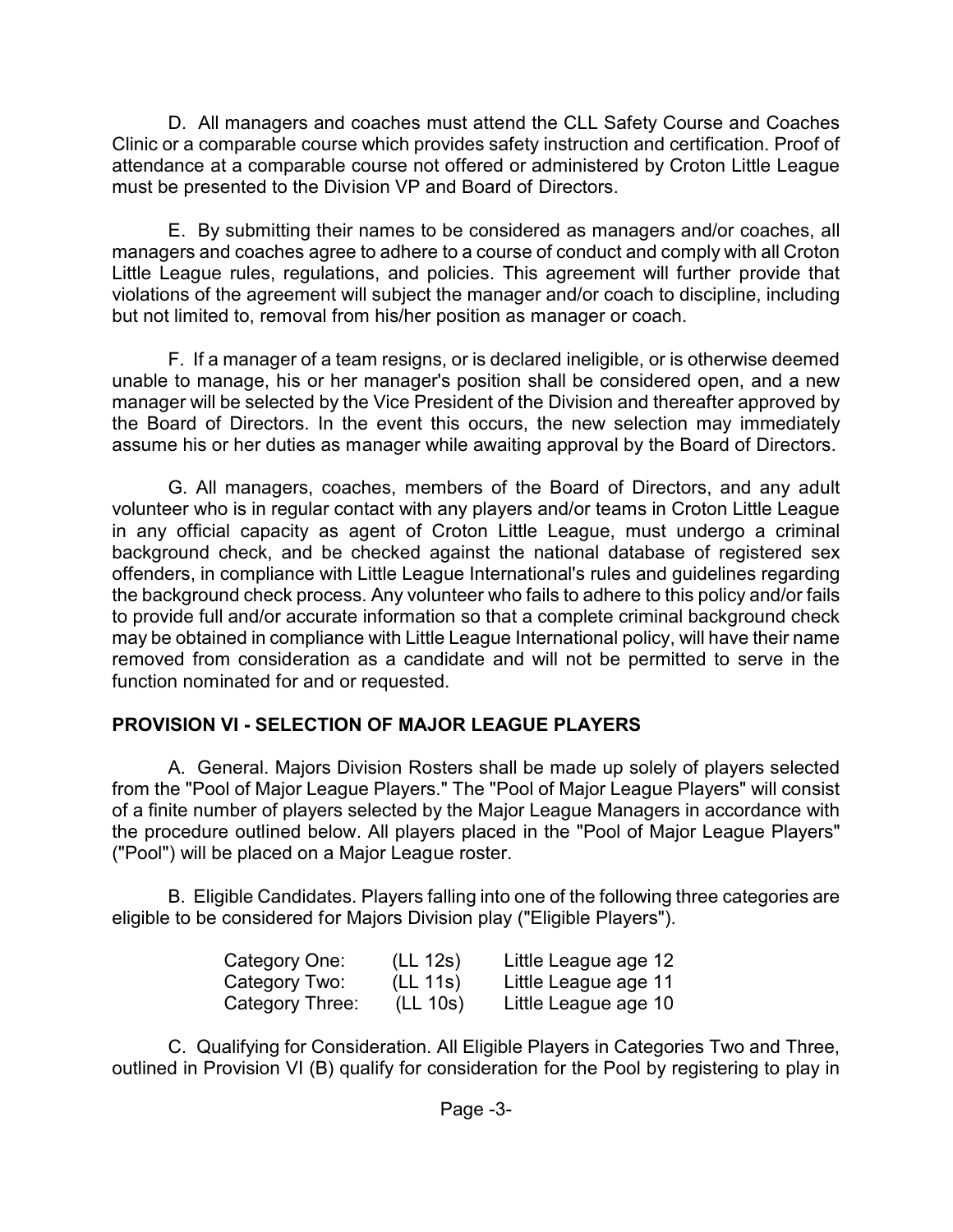Croton Little League and attending a Player Evaluation Session prior to the start of their Majors Division Eligibility; all other players Category One players outlined in Provision VI (B) will automatically qualify by renewing their registration for the current season and being placed onto a Majors team roster as set out in this Provision. Exception: If a Category One eligible candidate has not played in the Majors Division prior to the current season the candidate must attend a Player Evaluation Session in order to qualify for consideration for the Pool.

D. Pool Size. The number of teams and players per team in the Majors Division will be adjusted each year based on the actual number of players that are Eligible and Qualified.

E. Pool Players. The Pool of Major League Players will include:

- (1) Eligible and Qualified LL 12s (Spots reserved for All Players);
- (2) Eligible and Qualified LL 11s (Spots reserved for All Players);

(3) Eligible and Qualified LL 10s; The Majors Division VP and the Player Agent will make the determination whether 10s will be placed in the Majors Division based upon the numbers of eligible and qualified candidates for the current season).

F. Determining the Pool. Following the Player Evaluation Sessions, the number of Major League Teams and the size of their rosters (11 or 12) will be determined. These determinations will yield the final size of the Pool, or the "Total Roster Spots." The Player Agent will determine the number of Eligible and Qualified LL 11s and, if necessary, the Eligible and Qualified 10s needed to fill roster spots by subtracting the total number of Eligible and Qualified 12s from the Total Roster Spots ("Sub LL 12 Roster Spots"). The Sub LL 12 Roster Spots will be filled first from the pool of Eligible and Qualified LL 11s. If the pool of Eligible and Qualified LL 11s exceed the Sub LL 12 Roster Spots, the Major League Managers will determine the most deserving Eligible and Qualified LL 11s to fill the Sub LL 12 Roster Spots. If there are not enough players in the group of Eligible and Qualified LL 11s to fill the Sub 12s Roster Spots, the Majors Division VP will determine the most deserving Eligible and Qualified LL 10s to fill the Sub LL Roster Spots. The Eligible and Qualified 12s plus the Sub LL 12 Roster Spots shall equal the Pool of Major League Players from which the Division VP shall select the Major League Teams.

G. Draft. If the Majors Division VP employs a draft to create teams for that specific season, the Division VP must use one of the approved Local League Draft Methods as outlined in the Official Little League Baseball Rulebook for the current season. However, it is strongly recommended that the Division VP utilizes the Serpentine draft plan as described in the Official Little League Baseball Rulebook for the current season.

## **PROVISION VII - SELECTION OF MINORS PLAYERS.**

A. Minors AAA - Every player registered for Little League who is Little League age 10, unless granted an exception pursuant to Provision IV, or selected to play in the Majors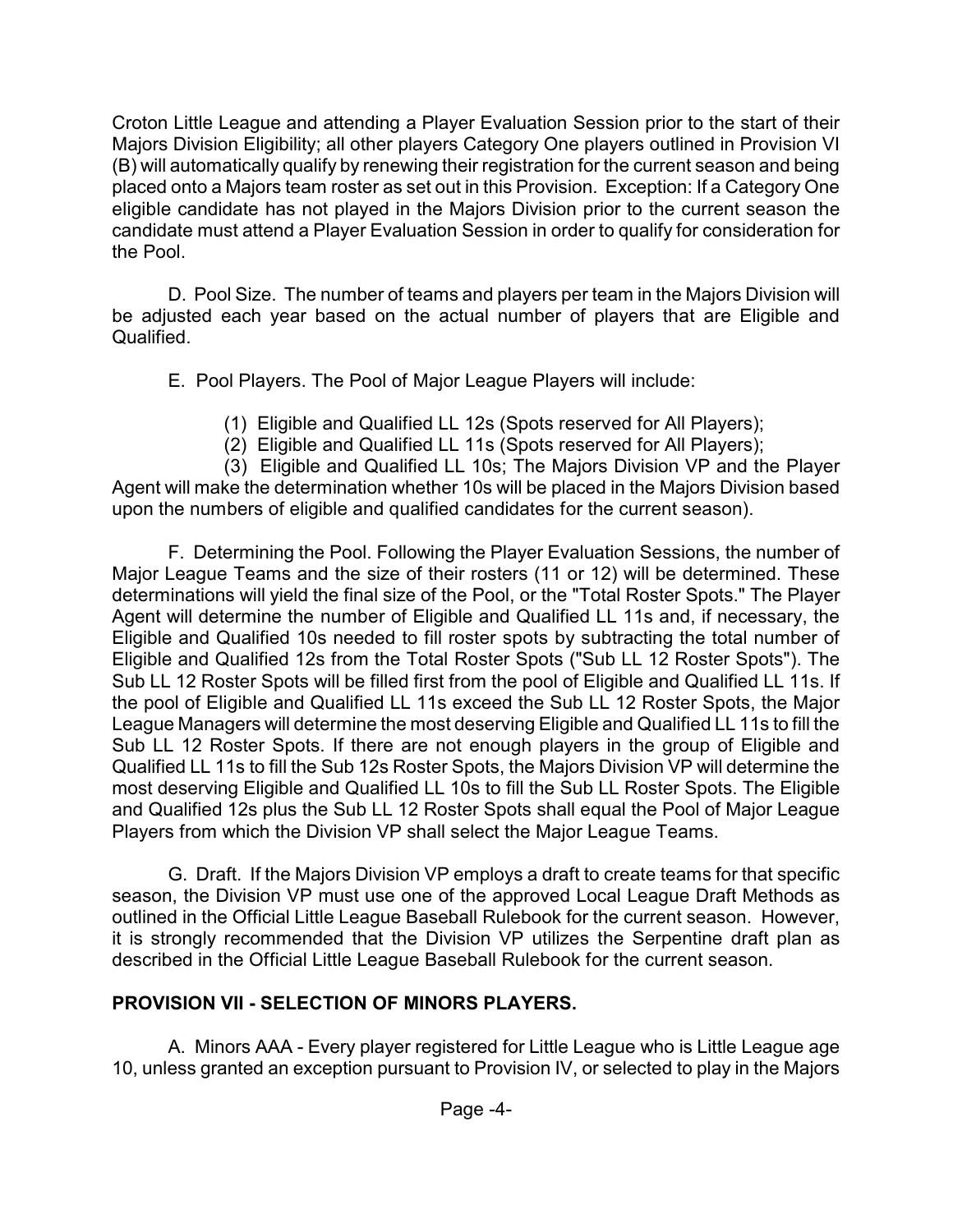pursuant to Provision VI, shall be a member of the Minors AAA Player Pool. Every player registered for Little League who is Little League age 9, unless granted an exception pursuant to Provision IV, shall be a member of the Minors AAA Player Pool. Team rosters will be determined based on the total player pool. The Minors Division VP and the Player Agent will determine teams based upon player eligibility, outcome of the Player Evaluation Session, and with an effort to make teams fairly balanced and equally competitive as possible. The number of teams and players per team in the Minors AAA Division will be adjusted each year based on the actual number of players that are eligible and qualified to play in the division.

B. Minors AA - Every player registered for Little League who is Little League age 7, 8 or 9 shall be a member of the Minors AA Player Pool. The Minors Division VP and the Player Agent will determine rosters in effort to make teams as fairly balanced and equally competitive as possible. The number of teams and players per team in the Minors AA Division will be adjusted each year based on the actual number of players that are eligible and qualified to play in the division.

### **PROVISION VIII - SELECTION AND PLACEMENT OF PLAYERS IN ROOKIE BALL, T-BALL, AND CHALLENGERS BASEBALL DIVISIONS**

A. The Vice President of each division shall be responsible for the selection and/or allocation of the players among the teams. The Vice President of each division shall endeavor to make the teams as equal and balanced as possible. A formal draft is discouraged for these divisions.

B. Parental Requests: Requests by parents and/or guardians to place their child on a specific team, with specific friends or classmates or with a particular manager, should be honored unless there is a compelling reason not to do so. In the event a dispute arises concerning a specific request and the Vice President is unable to resolve the dispute, the matter should be brought to the attention of the Player Agent for resolution. The Player Agent's decision on the issue(s) in dispute shall be final.

## **PROVISION IX - PLAYOFFS**

The playoff format for the Baseball Majors, Minors AAA and Softball Majors Divisions shall be determined by the Division VPs, weather and time permitting. All playoff formats must be approved by the President of CLL. Regardless of the format chosen, it is highly encouraged but not mandatory that all teams participate in the post-season playoffs.

All Minors AA, Rookie Ball and T-Ball Divisions: There are to be no playoffs held or conducted for any of these Divisions.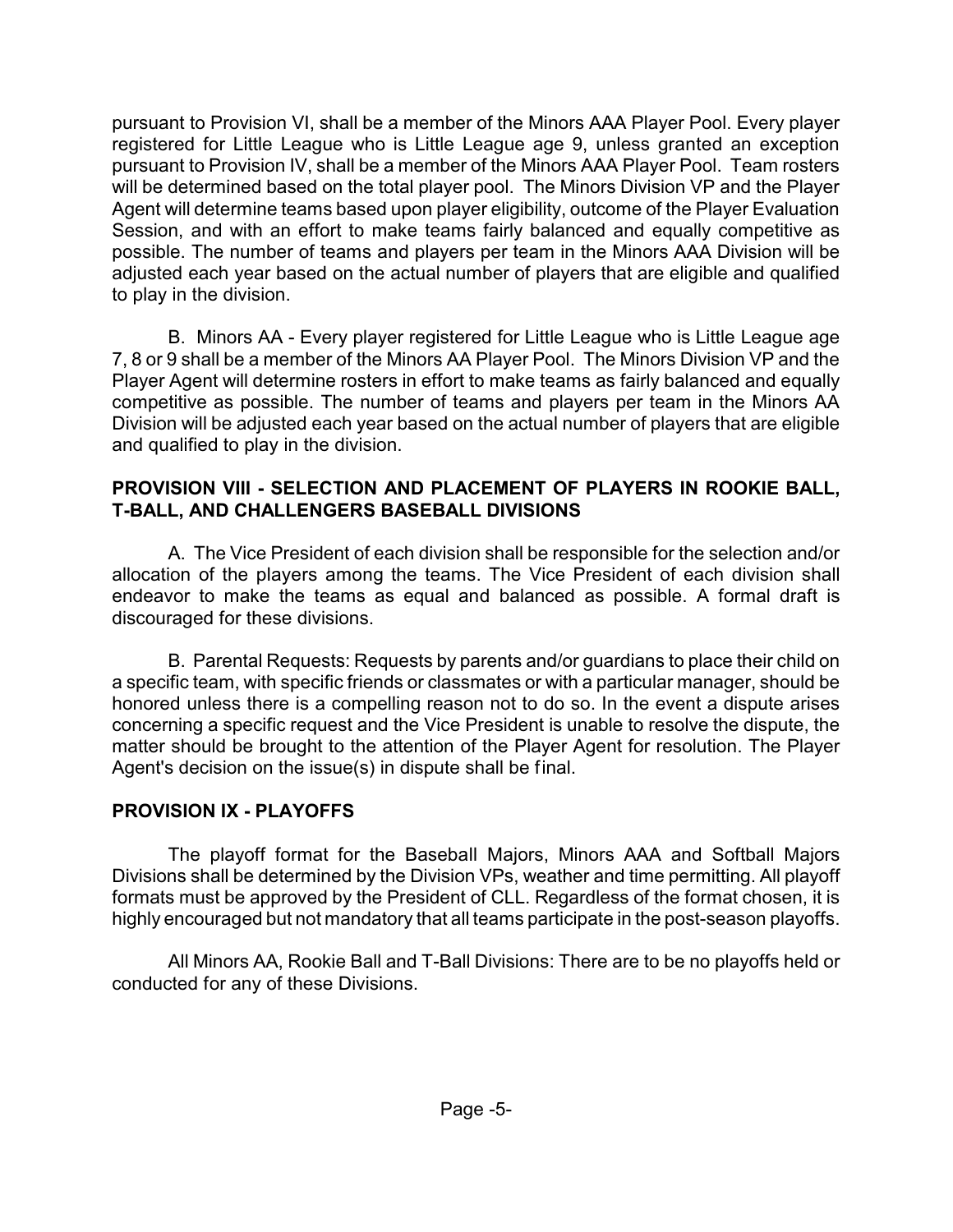### **PROVISION X - TOURNAMENT PLAY SELECTIONS**

A. Manager Selection. The tournament manager(s) for all teams(s) at every level shall be selected by the Board of Directors (majority vote) from among the managers of each respective Division. In the event there is not a regular season manager available to manage a tournament team, the President shall appoint a manager for the tournament team. To be considered an eligible manager a candidate must be a member of Croton Little League and a coach in good standing in the division for which his or her candidacy is being considered. This selection is subject to Board approval.

B. Player Selection. No player will be granted an automatic position on any tournament team. Selection of players to a Tournament Team shall be based on:

> (1) Eligibility (2) Availability (3) Ability

C. Eligibility of Players. Players are eligible for Tournament Play, provided they meet the criteria established by Little League "Residency and School Attendance Player Eligibility Requirement,""Player Participation in Other Programs," per LLI tournament rules and guidelines, which, in the event of any conflict herewith shall govern. In addition:

(1) Only Little League age twelve (12) year old players (LL 12s) who play in the Majors and who have participated as an eligible player in 60 percent (60%) of the regular season games by the start of Tournament Play are eligible for selection to the Major League age 12 Tournament Team(s). \*

(2) Only Little League age eleven (11) year old players (LL 11s) who play in the Majors and who have participated as an eligible player in 60 percent (60%) of the regular season games by the start of Tournament Play are eligible for selection to the Major League age 11 Tournament Team(s). \*

(3) Only Little League age ten (10) year old players (LL 10s) who play in the Majors or Minors AAA Division and who have participated as an eligible player in 60 percent (60%) of the regular season games by the start of Tournament Play are eligible for selection to CLL Age 10 Tournament Team(s).\*

(4) Only Little League age nine (9) players (LL 9s) who play in Minors AAA Division and who have participated as an eligible player in 60 percent (60%) of the regular season games by the start of Tournament Play are eligible for selection to the CLL 9 Tournament Team(s).\*

\*EXCEPTION: The local league Board of Directors may permit a player to be eligible for selection, who does not meet the 60 percent (60%) requirement, if they provide a physician's note documenting an injury or illness prior to or during the current season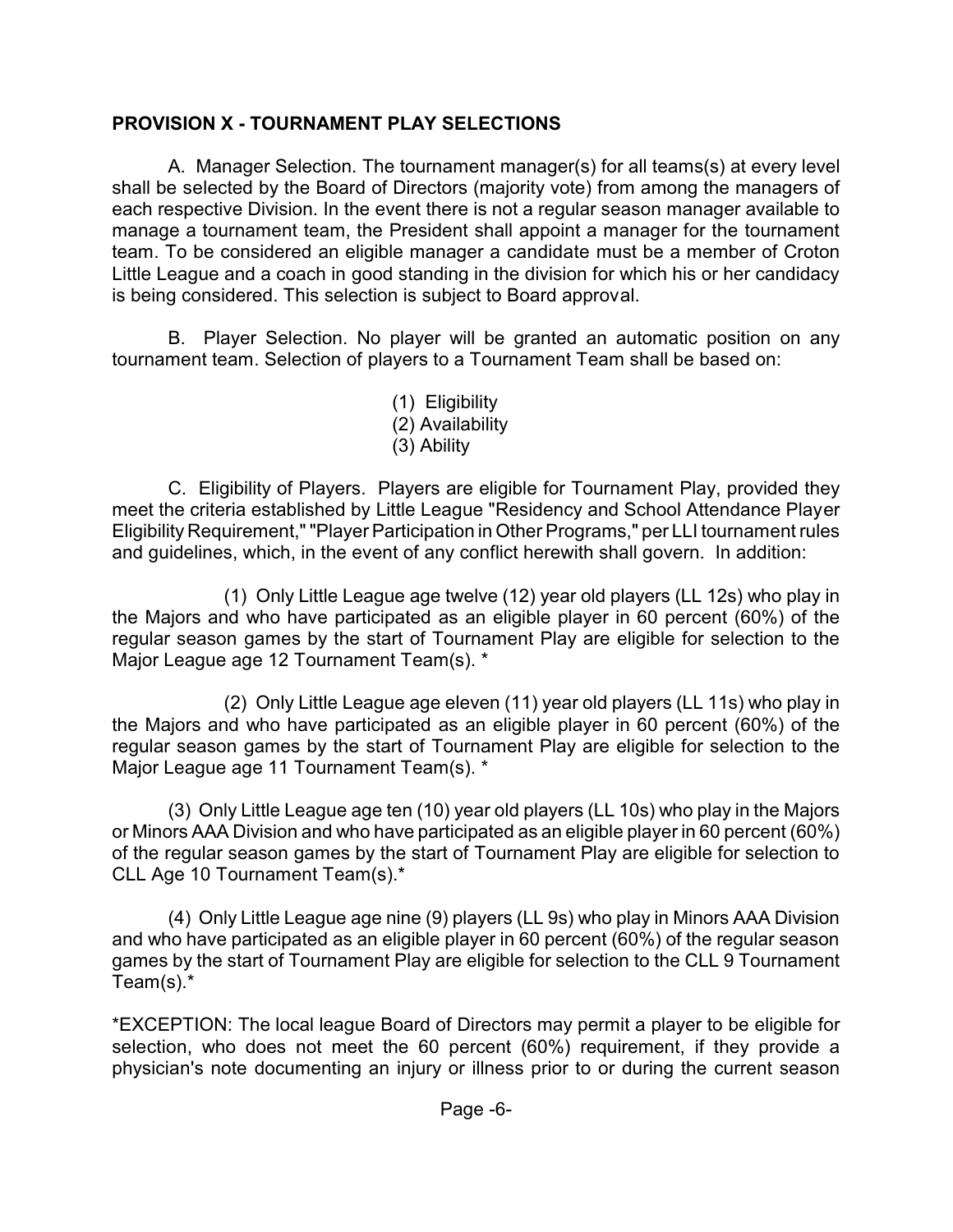prohibiting his/her participation and such note releases the player for the balance of the Regular Season and/or Tournament Play.

D. Availability. Playing on a Tournament team is a commitment and it must be determined if the player candidate will be able to practice and play with the team. It must be determined if the player candidate will be away on vacation and/or for some other reason during some or all practices/games. If a player candidate will miss some or all practices/games, it will be the discretion of Croton Little League to remove that player candidate from consideration for the Tournament Team.

 E. Ability. It is suggested that the opinions of those making the selections to the Tournament Team be not based primarily on statistical evidence, however, a voter can vote for any eligible player for any reason.

F. Player Selection Meeting. The tournament teams shall be selected at a meeting of the Division Managers and Board Members. The meeting shall be conducted by the Vice President of the Division. Each manager shall vote on players deserving of consideration for a roster of approximately 12 players. Each manager shall be given the opportunity to explain why they have nominated a particular player. The managers, the Board Members, and the Vice President shall discuss the nominees and then vote on who they believe should be on the tournament roster. Up to 12 players receiving the most votes shall be granted a spot on the roster. After all votes are cast, if roster spots remain and/or ties have occurred so that more than 12 players would receive roster spots, i.e. roster spot 10 is filled by a player who received three votes, and more than two of the remaining players on the ballot have received two votes, subsequent ballots of all remaining players receiving votes shall be conducted with each manager casting votes equal to the number of roster spots which remain, i.e., if two spots remain, each manager casts two votes. This process is to be repeated until the roster is complete. The League President may elect to choose a "President's Pick" to each Tournament roster.

G. Voting Results. All voting results are to be kept confidential among those present at the meeting. A violation of this confidentiality rule may subject a member to discipline by the board. The announcement of the Tournament Team cannot be made before the date specified in the Official Little League Tournament Rules and Guidelines. (For 2018 Tournament Teams may not be announced prior to June 1 for divisions above 8-10 years old). If conducted, tryouts for the Tournament Team cannot begin before that date.

## **PROVISION XI - FIELD MAINTENANCE**

Prior to the commencement of each game, Managers and coaches shall rake, line and prep the fields for all games as needed. The home team shall install the bases and chalk the home plate area and the base lines. Both teams are responsible for raking the field (infield) and policing after each game. Both teams will be expected to cooperate and aid the other when the situation may warrant such assistance.